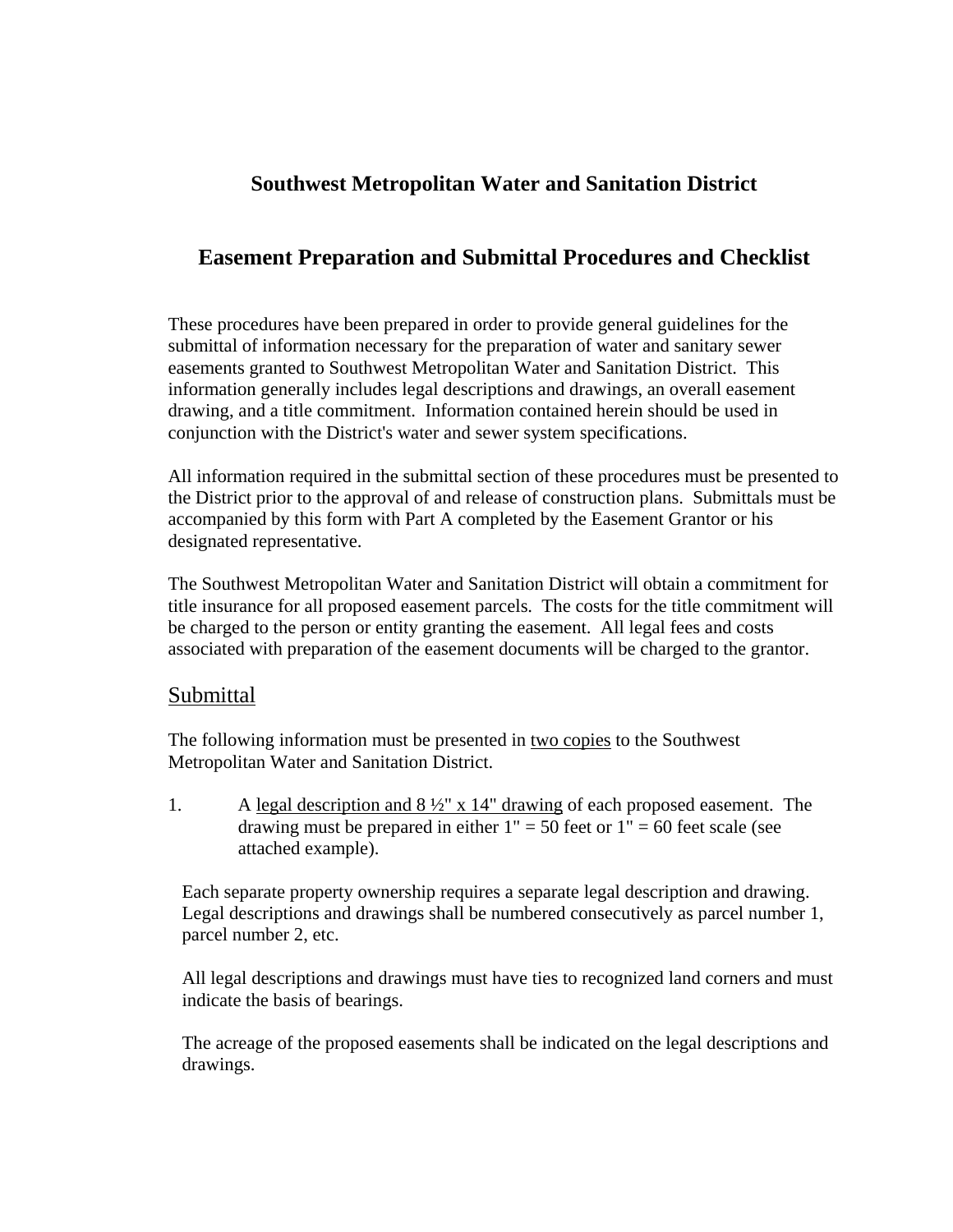2. An overall survey drawing, certified by a registered land surveyor, showing the boundaries of the development, the proposed easements, and all existing easements, ditches, and structures.

If off site easements are requested and not shown on the overall survey drawing, a separate overall drawing indicating the relationship of offsite easements to the proposed development shall be submitted. Encroachments and/or encumbrances on the proposed offsite easements, such as existing easements, ditches, and structures, must be identified on the overall drawing.

3. Proof of ownership as described in Part A (below).

### Easement Checklist

#### Part A (to be completed by Grantor)

1. On the lines provided below, please type or print the name of the Grantor for each easement exactly as the Grantor's name appears on the Deed by which the Grantor took title to the property. If the Grantor is a corporation, please list the State in which the corporation was incorporated, plus the names of all officers. If Grantor is a general partnership, a copy of the recorded trade name affidavit must be furnished along with the names of the general partners. If Grantor is a limited partnership, a certificate of limited partnership must be furnished along with the names of the partners.

| Easement No. | Name, title, address and telephone                  |
|--------------|-----------------------------------------------------|
|              | number of persons who will be signing Easement Deed |
|              |                                                     |
|              |                                                     |
|              |                                                     |
|              |                                                     |
|              |                                                     |
|              |                                                     |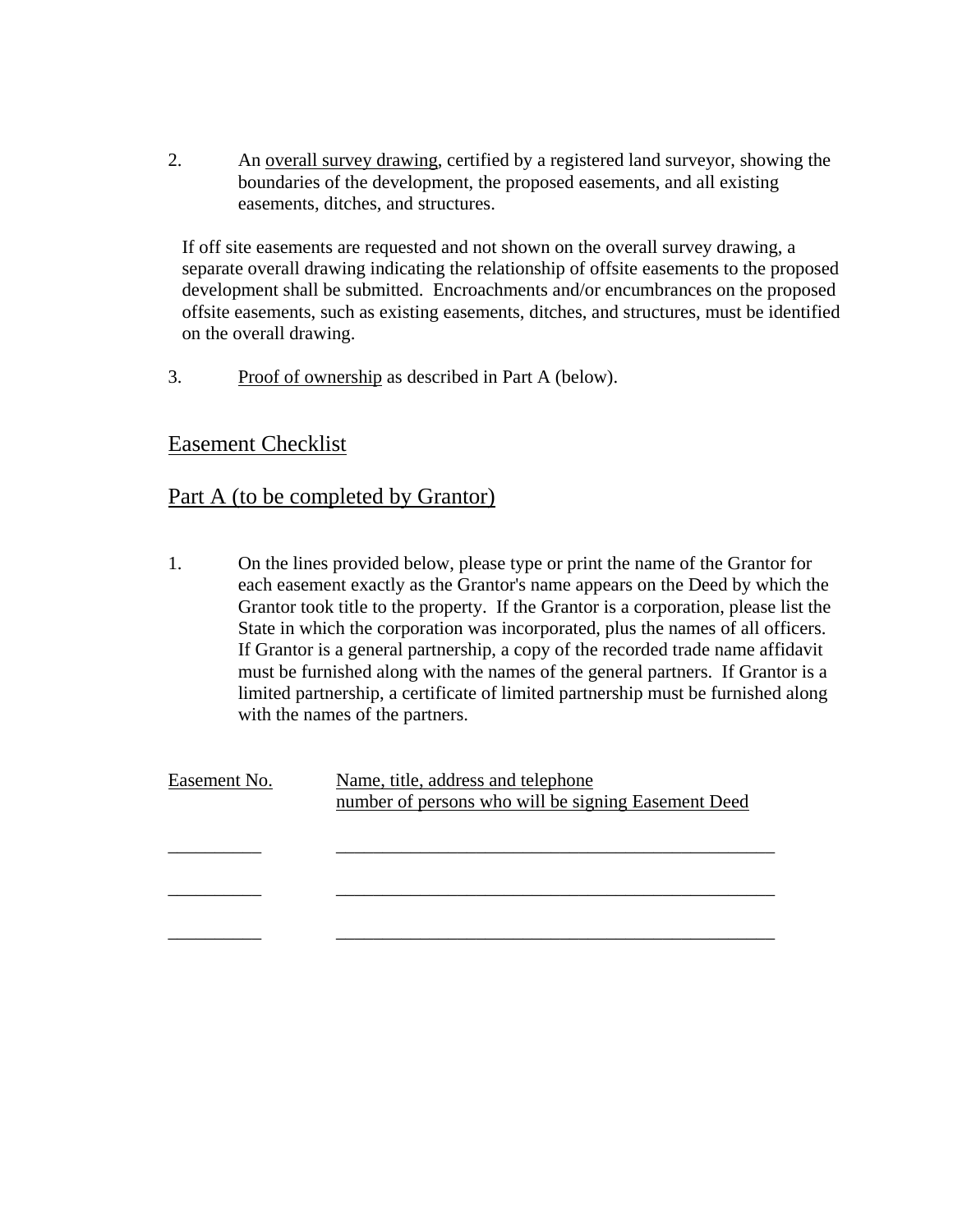2. Please provide the name, address, and telephone number of the party to whom the prepared documents should be forwarded for signature.

| Easement No.(s) | Name, address, and telephone number |
|-----------------|-------------------------------------|
|                 |                                     |
|                 |                                     |
|                 |                                     |
|                 |                                     |
|                 |                                     |
|                 |                                     |
|                 |                                     |
|                 |                                     |
|                 |                                     |
|                 |                                     |

 $3.$ A request is made to include the following special provisions within the Easement Deed. Please list by parcel number and explain the reasons such special provisions are desired.

<u> 1989 - Johann Stoff, deutscher Stoff, der Stoff, der Stoff, der Stoff, der Stoff, der Stoff, der Stoff, der S</u>

 $\overline{4}$ . Please list name, address, and telephone number for the party responsible for payment of costs associated with preparation of easement documents.

<u> 1989 - Johann John Harry Harry Harry Harry Harry Harry Harry Harry Harry Harry Harry Harry Harry Harry Harry</u>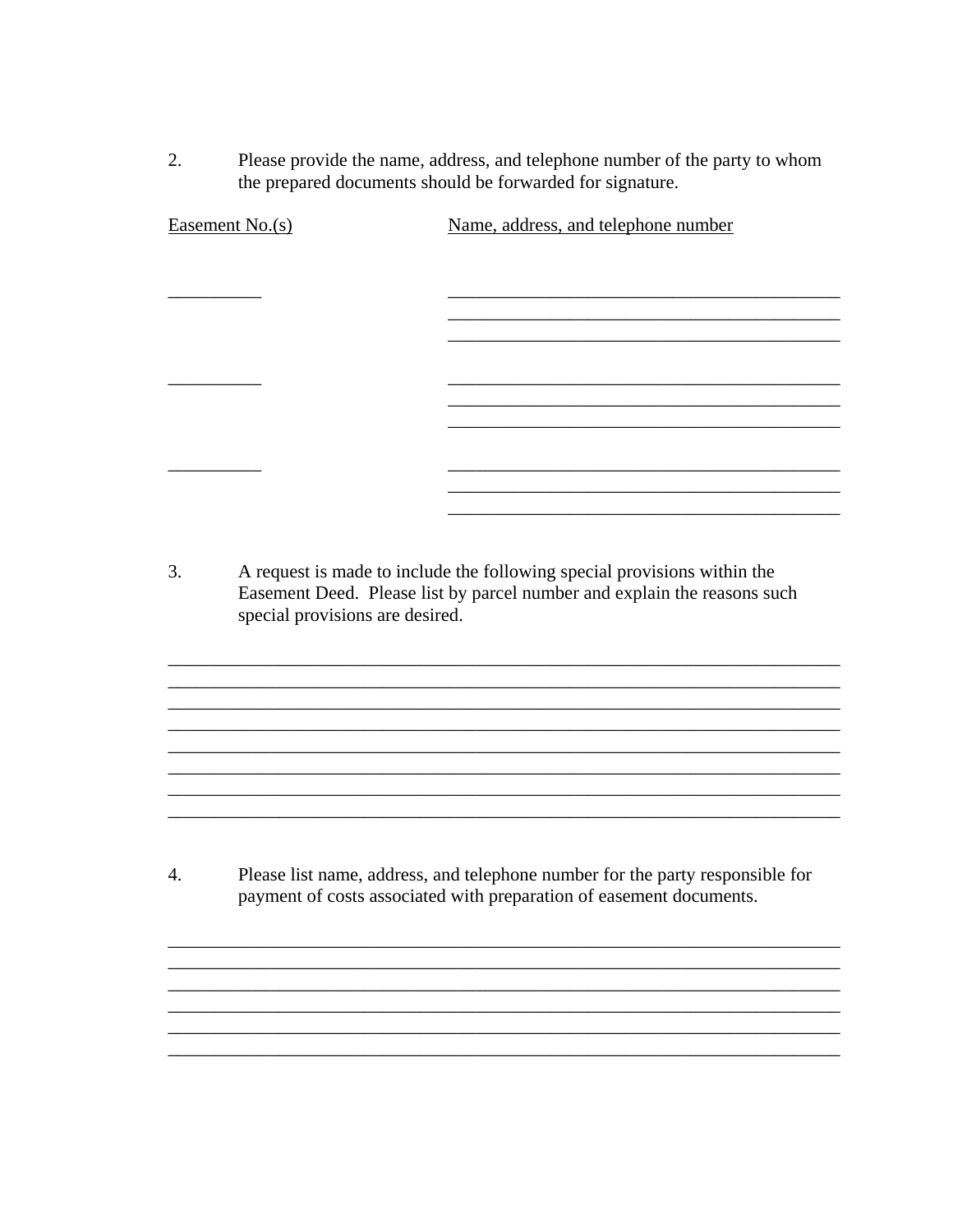# Part B (To be completed by District Representative)

| Easement<br>Parcel | <b>Water or Sewer</b><br>Easement | Exclusive or<br>Non-Exclusive | For Water Line Easement,<br>state whether it is<br>A) a 30 ft. Exclusive:<br>B) a 30 ft. P.U.D.: or<br>C) a 50 ft. Non-exclusive |
|--------------------|-----------------------------------|-------------------------------|----------------------------------------------------------------------------------------------------------------------------------|
|                    |                                   |                               |                                                                                                                                  |
|                    |                                   |                               |                                                                                                                                  |
|                    |                                   |                               |                                                                                                                                  |

1. Please provide the information requested below:

2. The legal descriptions, drawings, and proposed locations of utilities have been compared and reviewed, and are recommended for acceptance by the District.

(District Representative) (Date Approved)

\_\_\_\_\_\_\_\_\_\_\_\_\_\_\_\_\_\_\_\_\_\_\_\_\_\_\_\_\_\_\_\_\_ \_\_\_\_\_\_\_\_\_\_\_\_\_\_

# Part C (To be completed by District Representative)

1. Please state any special considerations or time restraints which should be brought to the attention of the District's attorney. Include a brief background statement describing location and extent of development as well as proposed points of connection to existing mains.

\_\_\_\_\_\_\_\_\_\_\_\_\_\_\_\_\_\_\_\_\_\_\_\_\_\_\_\_\_\_\_\_\_\_\_\_\_\_\_\_\_\_\_\_\_\_\_\_\_\_\_\_\_\_\_\_\_\_\_\_\_\_\_\_\_\_\_\_\_\_\_\_ \_\_\_\_\_\_\_\_\_\_\_\_\_\_\_\_\_\_\_\_\_\_\_\_\_\_\_\_\_\_\_\_\_\_\_\_\_\_\_\_\_\_\_\_\_\_\_\_\_\_\_\_\_\_\_\_\_\_\_\_\_\_\_\_\_\_\_\_\_\_\_\_ \_\_\_\_\_\_\_\_\_\_\_\_\_\_\_\_\_\_\_\_\_\_\_\_\_\_\_\_\_\_\_\_\_\_\_\_\_\_\_\_\_\_\_\_\_\_\_\_\_\_\_\_\_\_\_\_\_\_\_\_\_\_\_\_\_\_\_\_\_\_\_\_ \_\_\_\_\_\_\_\_\_\_\_\_\_\_\_\_\_\_\_\_\_\_\_\_\_\_\_\_\_\_\_\_\_\_\_\_\_\_\_\_\_\_\_\_\_\_\_\_\_\_\_\_\_\_\_\_\_\_\_\_\_\_\_\_\_\_\_\_\_\_\_\_ \_\_\_\_\_\_\_\_\_\_\_\_\_\_\_\_\_\_\_\_\_\_\_\_\_\_\_\_\_\_\_\_\_\_\_\_\_\_\_\_\_\_\_\_\_\_\_\_\_\_\_\_\_\_\_\_\_\_\_\_\_\_\_\_\_\_\_\_\_\_\_\_